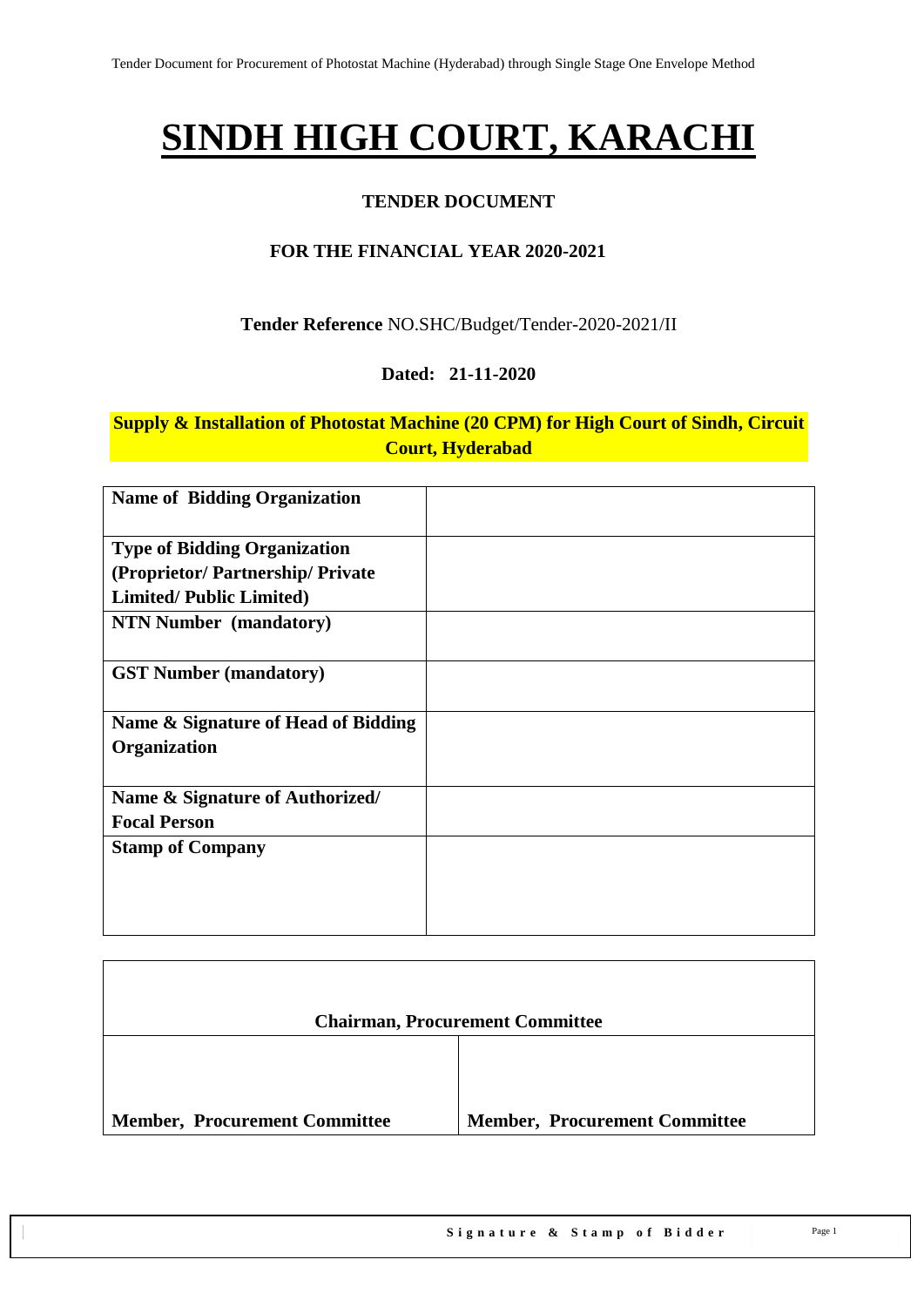#### **Contents**

| 1.     |  |
|--------|--|
| 2.     |  |
| 3.     |  |
| 4.     |  |
| 5.     |  |
| 6.     |  |
| 7.     |  |
|        |  |
|        |  |
|        |  |
|        |  |
| 7.3.   |  |
| 7.3.1. |  |
| 7.3.2. |  |
|        |  |
|        |  |
| 8.     |  |
| 9.     |  |
|        |  |
|        |  |
|        |  |
|        |  |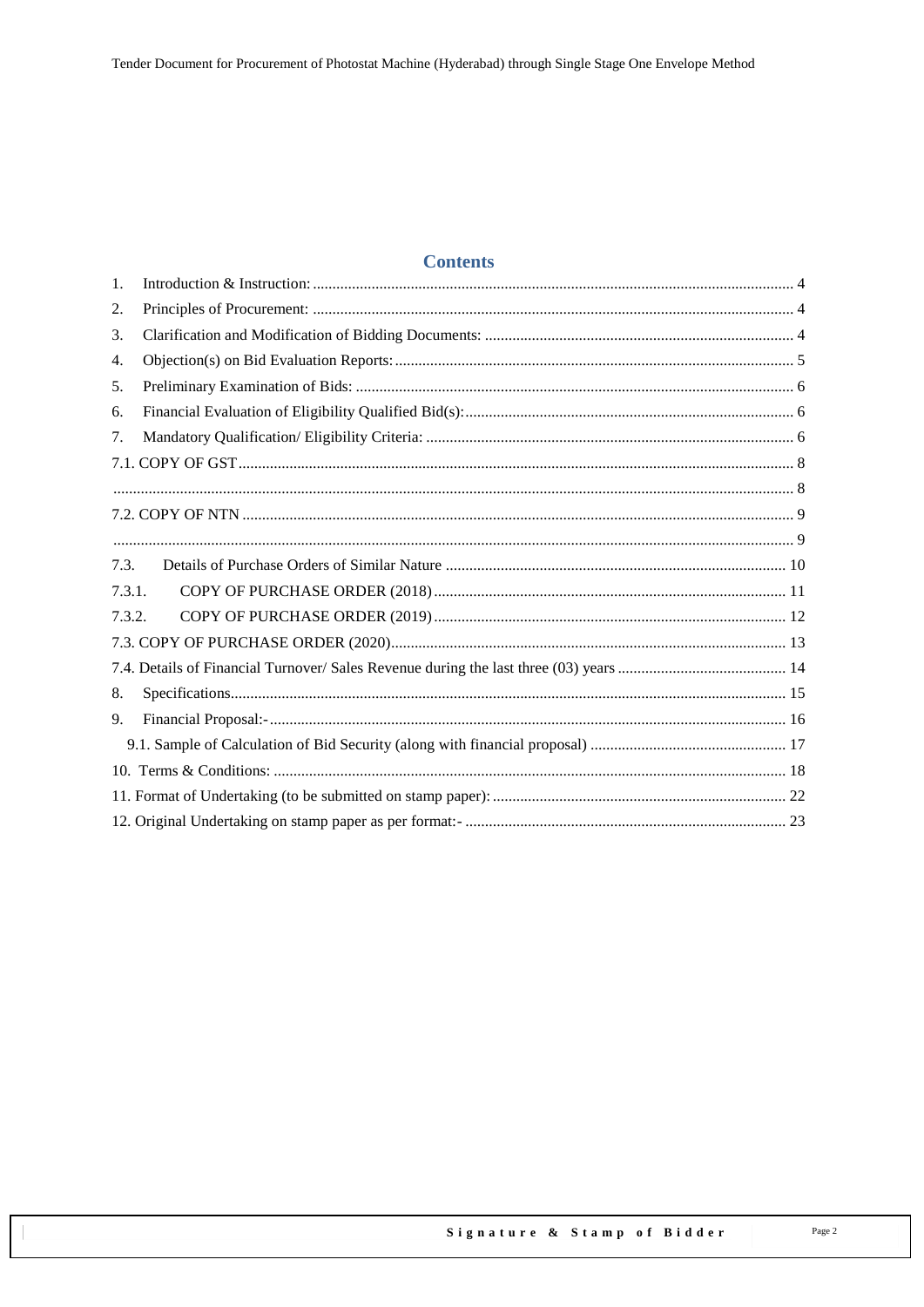• No need to get it printed on company letter head.

Tender Reference No. \_\_\_\_\_\_\_\_\_\_\_\_\_ Dated\_\_\_\_-11-2020

**To,** 

**The Learned Registrar, Sindh High Court, Karachi.**

Respected Sir,

We, the undersigned, offer to provide our services for **"Supply & Installation of Photostat Machine for High Court of Sindh, Circuit Court, Hyderabad"**, as a Bid, sealed in an envelope. **Mr. \_\_\_\_\_\_\_\_\_\_\_\_\_\_\_\_\_\_\_** holding CNIC No. \_\_\_\_\_\_\_\_\_\_\_\_\_\_\_\_\_\_\_\_\_\_ has been authorized to attend the Bid Meetings on behalf of our organization.

We understand that Sindh High Court is not bound to accept any Proposal you receive and reserves the right to accept or reject any offer and to annul the bidding process and reject all proposals without assigning any reason or having to owe any explanation whatsoever.

The decision of Purchase Committee shall be final and cannot be challenged on any ground at any forum and the Purchase Committee will not be liable for any loss or damage to any party acting in reliance thereon.

Sincerely,

| Name:                  |
|------------------------|
| Designation:           |
| <b>Name of Company</b> |
| Dated:                 |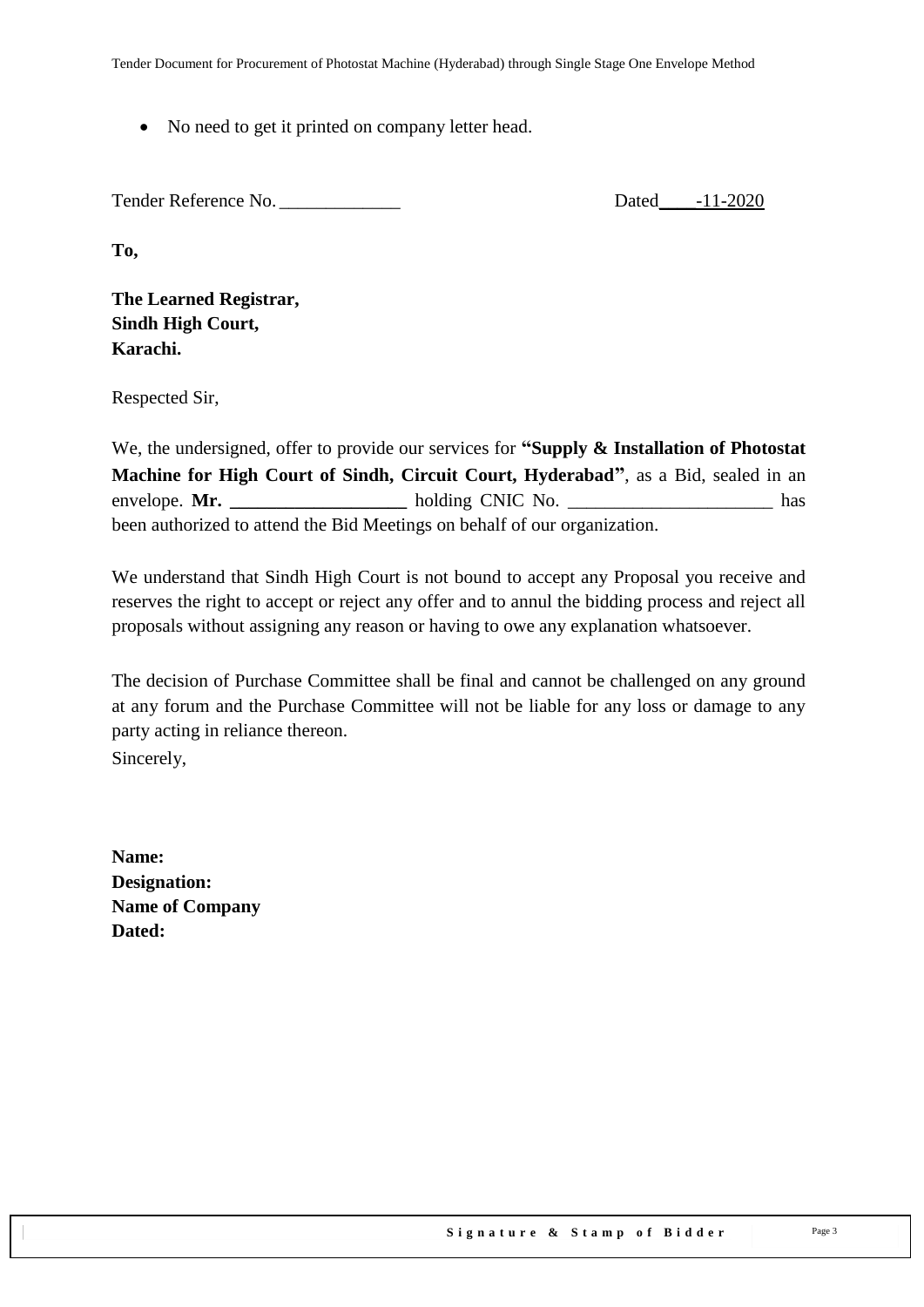## <span id="page-3-0"></span>**1. Introduction & Instruction:**

Dear Tenderer:

The **SINDH HIGH COURT (SHC)** is the highest judicial institution of the province of [Sindh.](https://en.wikipedia.org/wiki/Sindh) We are interested to **purchase Photostat Machine (20 CPM) for High Court of Sindh, Circuit Court, Hyderabad**, as mentioned in tender document, from your esteemed firm / agency in transparent manner. SHC reserves the right to increase/ decrease the quantities as per requirement in the light of availability of funds, as per rules.

| <b>Description</b>                                                  | Date $\&$ time of Date $\&$ time        |                  |
|---------------------------------------------------------------------|-----------------------------------------|------------------|
|                                                                     | Submission                              | of of Opening    |
|                                                                     | <b>Bids</b>                             | of Bids          |
| <b>Supply &amp; Installation of Photostat Machine</b> $\vert$ On or | before $ $ On                           | $15^{\text{th}}$ |
| for High Court of Sindh, Hyderabad.                                 | $15^{\text{th}}$<br>December, December, |                  |
|                                                                     | 2020 at $11:00$ a.m.                    | 2020<br>at       |
|                                                                     |                                         | 11:30 a.m.       |

<span id="page-3-1"></span>Please be informed that in case of public holiday/ unforeseen events, tender will be opened on the next working day.

#### **2. Principles of Procurement:**

 Sindh High Court ensures that procurements are conducted in a *fair and transparent manner* and the object of procurement brings value for money to this Court. Hence, bidders are directed to provide soft & hard copies of all required documents as mentioned in "Eligibility Criteria"..

#### <span id="page-3-2"></span>**3. Clarification and Modification of Bidding Documents:**

Bidding Document has been prepared as per rules. Clarifications (if any) for contents of bidding documents may be sent to the Procurement Committee comprising D.G (F&A), D.R (Accounts) and Accounts Officer, A.G Sindh through Registrar, High Court in writing, at least five calendar days prior to the date of opening of bid. Clarification in response to a query shall be uploaded on the official website of Sindh High Court. All bidders are advised to visit the website of Sindh High Court for keeping them updated.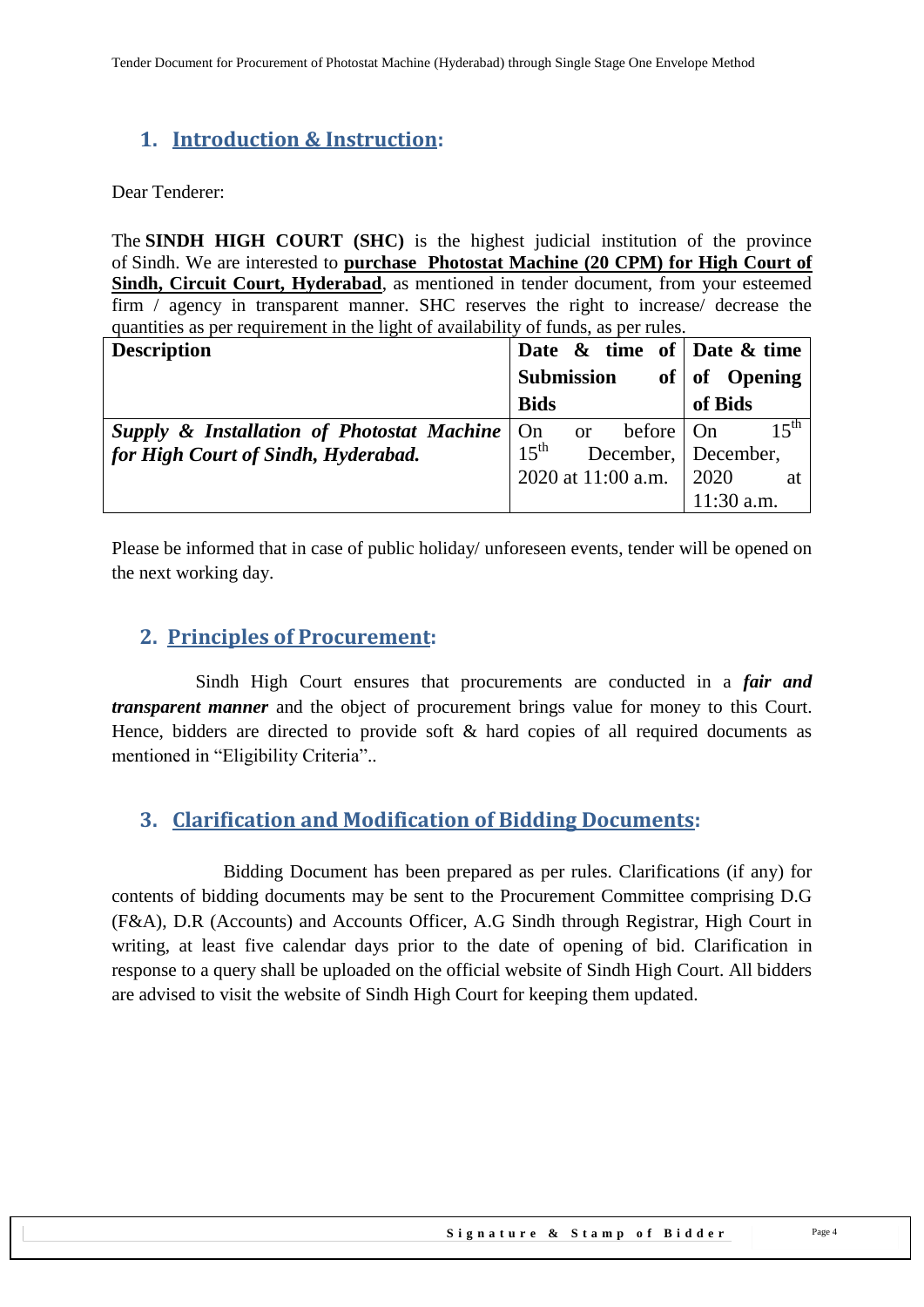It is stated that contents of bidding documents have been carefully read  $\&$ understood. All queries have been properly answered by the concerned Officers of Sindh High Court well before in time. We do not have any objections on the contents of the biding documents.

| Name:               |  |
|---------------------|--|
| <b>Designation:</b> |  |
| Signature & stamp   |  |
|                     |  |

### <span id="page-4-0"></span>**4. Objection(s) on Bid Evaluation Reports:**

 Bid Receiving Time Sheet, Bid Attendance Sheet, Eligibility Criteria Report, Technical Bid Evaluation Report and Financial Bid Evaluation Report shall be uploaded on the official website of High Court of Sindh. Objection(s) if any should be submitted within THREE (03) working days of uploading of reports. Thereafter, no objection shall be entertained.

It is undertaken that it is our responsibility to download the above mentioned bid reports from the official website of Sindh High Court. It is also undertaken that objection (s) if any will be submitted within THREE (03) working days of uploading of reports and we will not submit any objection after the lapse of time.

| <b>Name</b>        |  |
|--------------------|--|
|                    |  |
| <b>Designation</b> |  |
| <b>Cell Number</b> |  |
|                    |  |
| Signature & stamp  |  |
|                    |  |
|                    |  |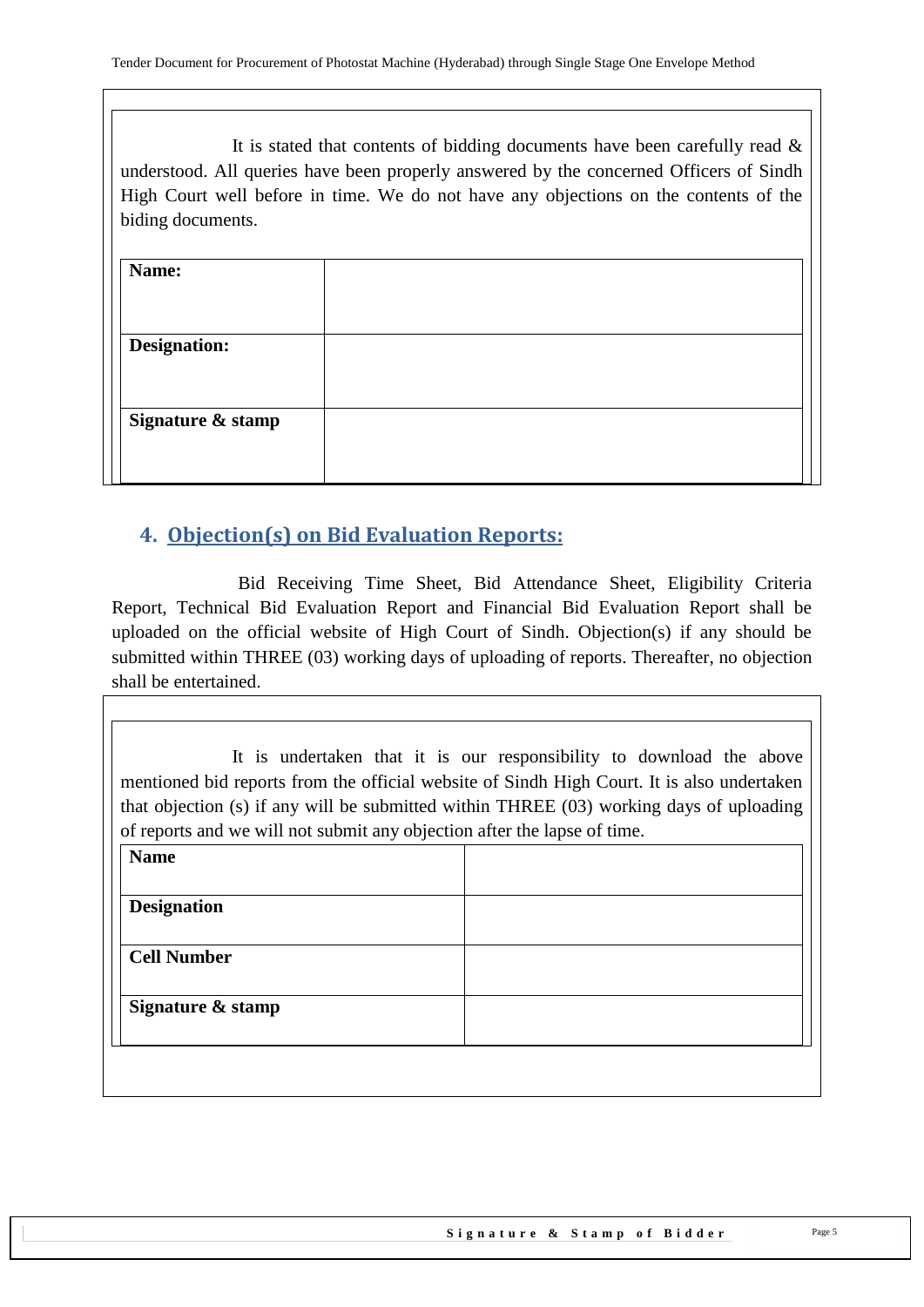#### <span id="page-5-0"></span>**5. Preliminary Examination of Bids:**

 Procurement Committee shall examine the bids to confirm that all required documents (soft & hard copies) and specifications/ technical documentation requested in bidding documents have been provided, and to determine the completeness of each document submitted. If any of the required documents or information is missing, the bid shall be rejected. Further, Sindh High Court shall examine the Bid to confirm that all terms and conditions specified in the bidding documents have been accepted by the Bidder without any material deviation or reservation.

#### <span id="page-5-1"></span>**6. Financial Evaluation of Eligibility Qualified Bid(s):**

 **Financial Evaluation of eligibility qualified Bid (s) shall be done on the basis of unit price without GST**. All government taxes shall be applicable as per rules. Tender may be awarded to the lowest bidder (s) subject to fulfillment of all the terms & conditions of bidding documents and specifications/ requirements of Sindh High Court as mentioned in bidding documents.

|                | <b>Hard Copies (print out) of following documents are mandatory.</b>        |                  |  |  |
|----------------|-----------------------------------------------------------------------------|------------------|--|--|
| S.No           | <b>Eligibility Criteria</b>                                                 | <b>Available</b> |  |  |
|                |                                                                             | (Yes or No)      |  |  |
| $\mathbf{1}$   | Complete filled, signed & stamped Tender Document.                          |                  |  |  |
| $\overline{2}$ | <b>Relevant Tax Registration Certificates</b>                               |                  |  |  |
|                | (GST & NTN)                                                                 |                  |  |  |
| 3              | Copies of <b>at least THREE (03) Purchase Orders</b> of similar nature      |                  |  |  |
|                | during the last three years. Minimum One $(01)$ for each year $(2018, 100)$ |                  |  |  |
|                | 2019 & 2020) is mandatory.                                                  |                  |  |  |
| $\overline{4}$ | <b>Undertaking</b> on judicial stamp paper that firm has never been         |                  |  |  |
|                | blacklisted by any government semi government, autonomous and               |                  |  |  |
|                | stated owned organization.                                                  |                  |  |  |
|                | (As per format given at the last page of tender document)                   |                  |  |  |
| 5              | Average Financial turnover (Sales Revenue) of at least                      |                  |  |  |
|                | <b>Rs. 1 million</b> per annum during the last three years. (authenticated  |                  |  |  |
|                | financial statements are required)                                          |                  |  |  |
| 6              | <b>Profile</b> of company/ firm/partnership                                 |                  |  |  |

#### <span id="page-5-2"></span>**7. Mandatory Qualification/ Eligibility Criteria:**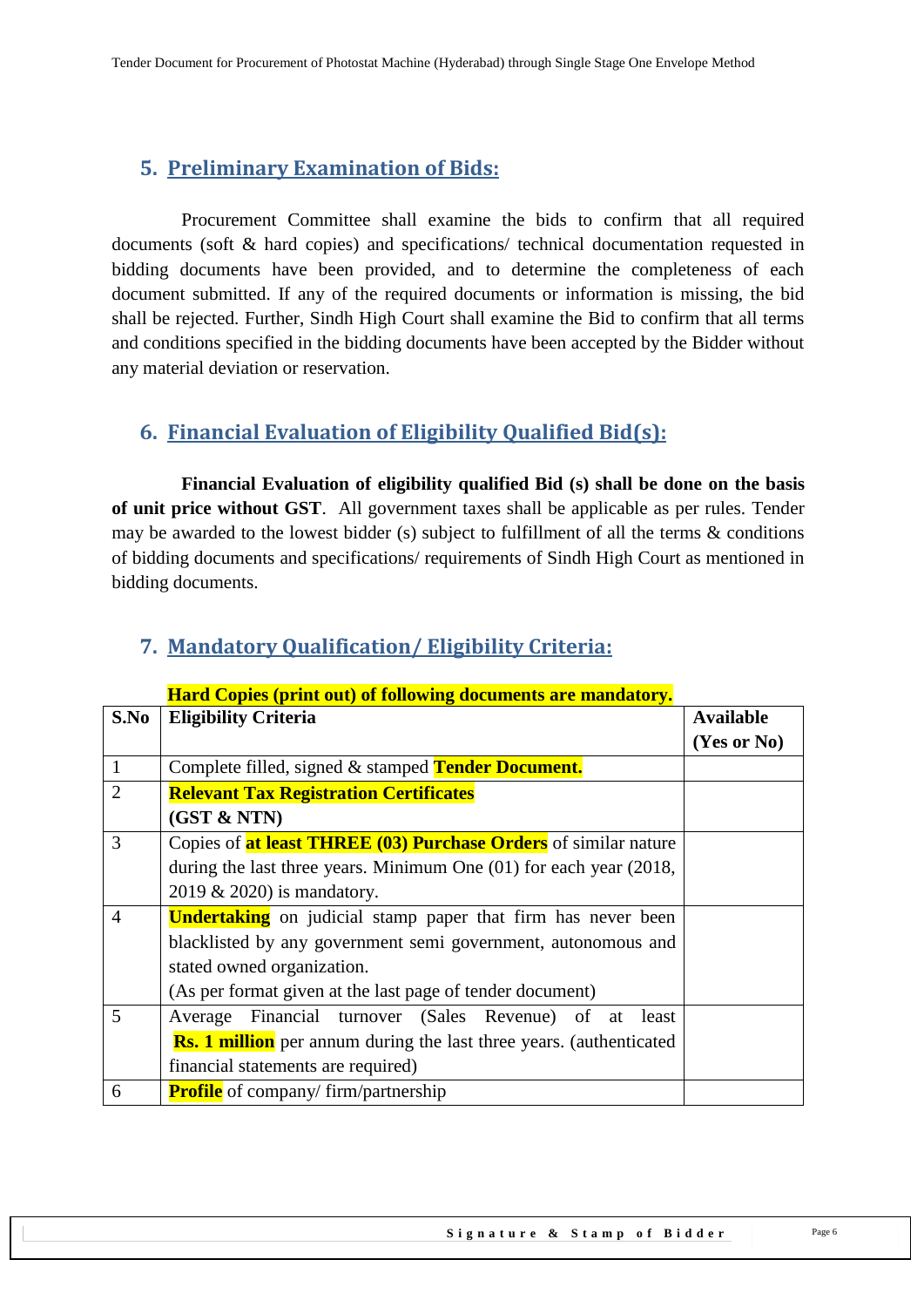|      | <b>Soft Copies (CD/DVD/USB) of following documents are mandatory.</b> |             |  |  |
|------|-----------------------------------------------------------------------|-------------|--|--|
| S.No | <b>Eligibility Criteria</b>                                           |             |  |  |
|      |                                                                       | (Yes or No) |  |  |
|      | Complete filled, signed & stamped <b>Tender Document</b>              |             |  |  |
| 2    | <b>Relevant Tax Registration Certificates</b>                         |             |  |  |
|      | (GST & NTN)                                                           |             |  |  |

It is undertaken that I have provided soft and hard copies of the above mentioned documents. It is understood that Sindh High Court reserves the right to reject our bid/ disqualify us in case of non-availability of the above mentioned documents and decision of Sindh High Court shall be final.

| Name:             |  |
|-------------------|--|
|                   |  |
|                   |  |
| Designation:      |  |
|                   |  |
|                   |  |
|                   |  |
| Signature & stamp |  |
|                   |  |
|                   |  |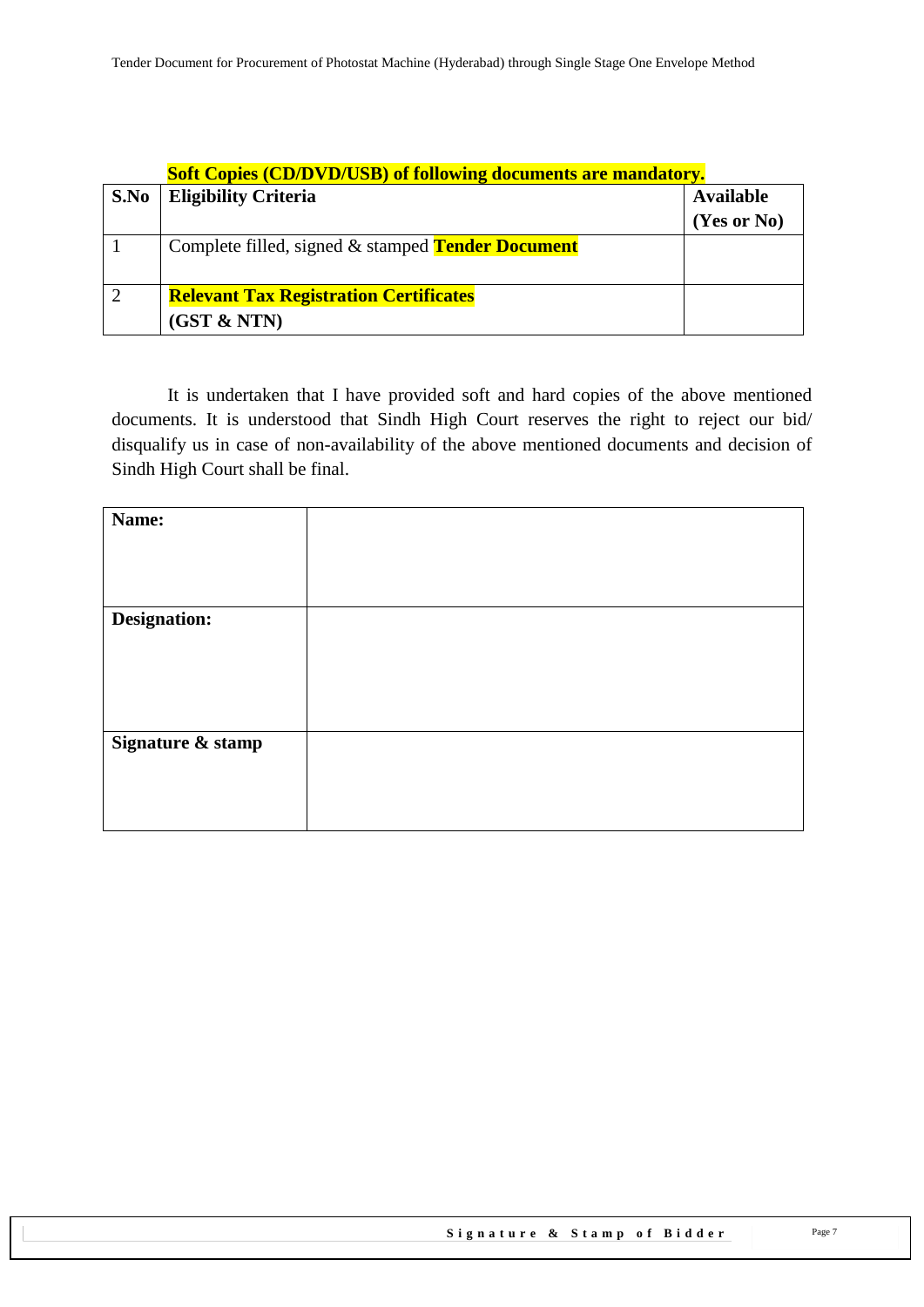<span id="page-7-1"></span><span id="page-7-0"></span>**7.1. COPY OF GST**

# **Please attach/ staple/ paste GST Registration Certificate in this box**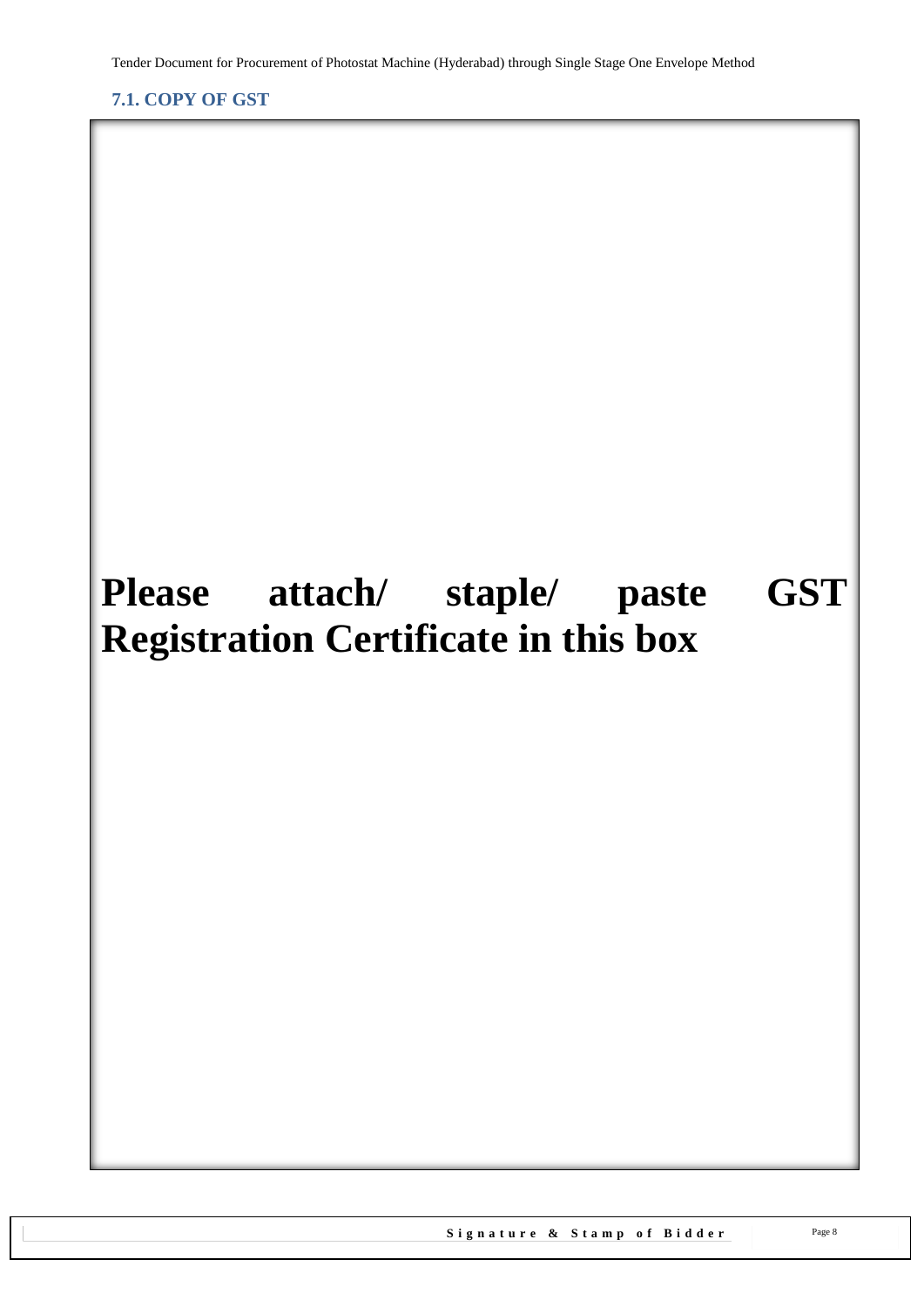#### <span id="page-8-1"></span><span id="page-8-0"></span>**7.2. COPY OF NTN**

# **Please attach/ staple/ paste NTN Registration Certificate in this box**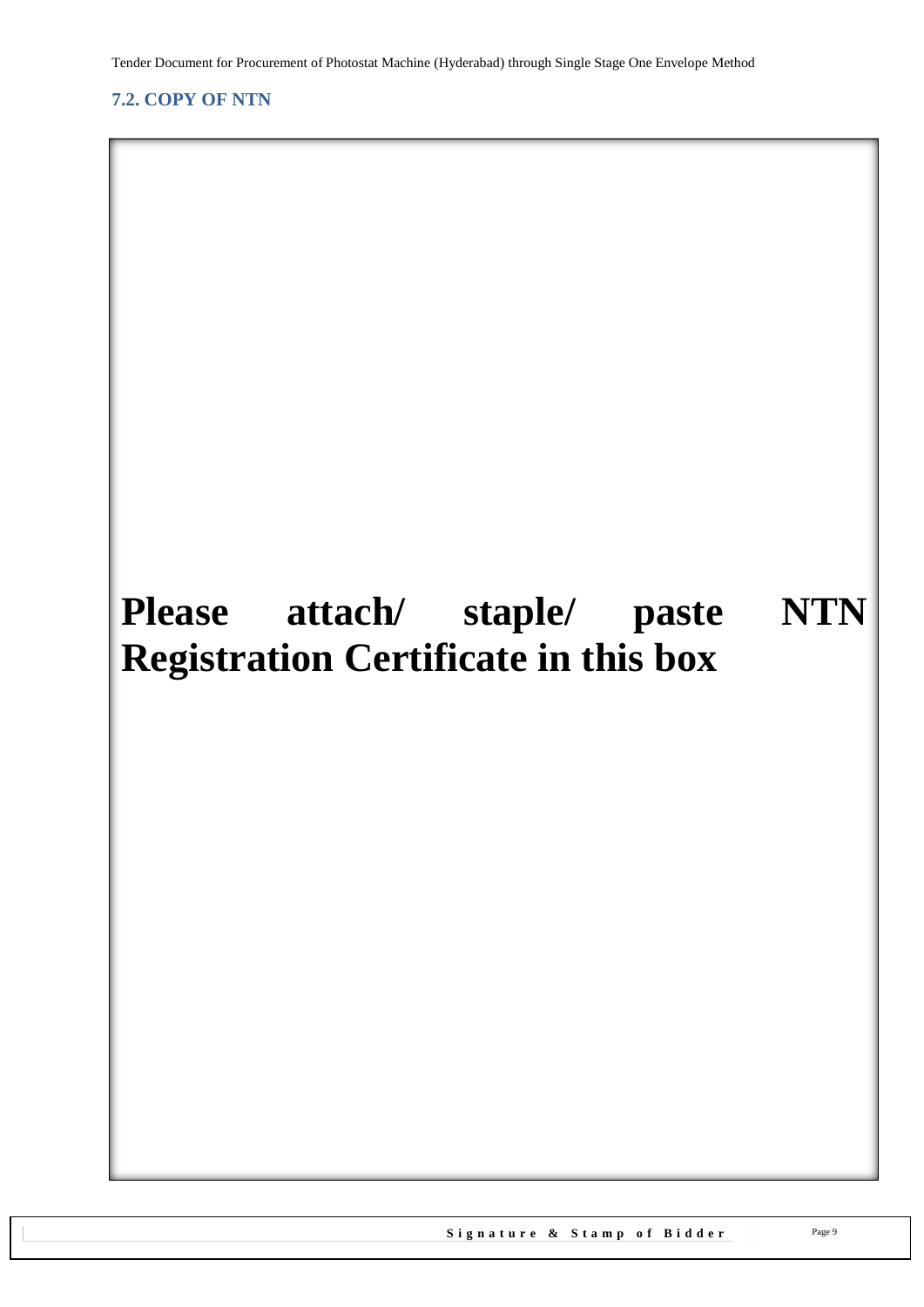#### <span id="page-9-0"></span>**7.3. Details of Purchase Orders of Similar Nature**

| S.No           | Purchase Order issued Purchase<br>by | <b>Order No</b> | <b>Purchase</b>           | Date of   Make & Model |
|----------------|--------------------------------------|-----------------|---------------------------|------------------------|
|                | (Name of Organization)               |                 | Order                     |                        |
| $\mathbf{1}$   |                                      |                 | $\cdots$ - $\cdots$ -2018 |                        |
|                |                                      |                 |                           |                        |
|                |                                      |                 |                           |                        |
|                |                                      |                 |                           |                        |
|                |                                      |                 |                           |                        |
| $\overline{2}$ |                                      |                 | $-2019$<br>1.1.77.1.11.1  |                        |
|                |                                      |                 |                           |                        |
|                |                                      |                 |                           |                        |
|                |                                      |                 |                           |                        |
|                |                                      |                 |                           |                        |
| 3              |                                      |                 | $\cdots$ - $\cdots$ -2020 |                        |
|                |                                      |                 |                           |                        |
|                |                                      |                 |                           |                        |
|                |                                      |                 |                           |                        |
|                |                                      |                 |                           |                        |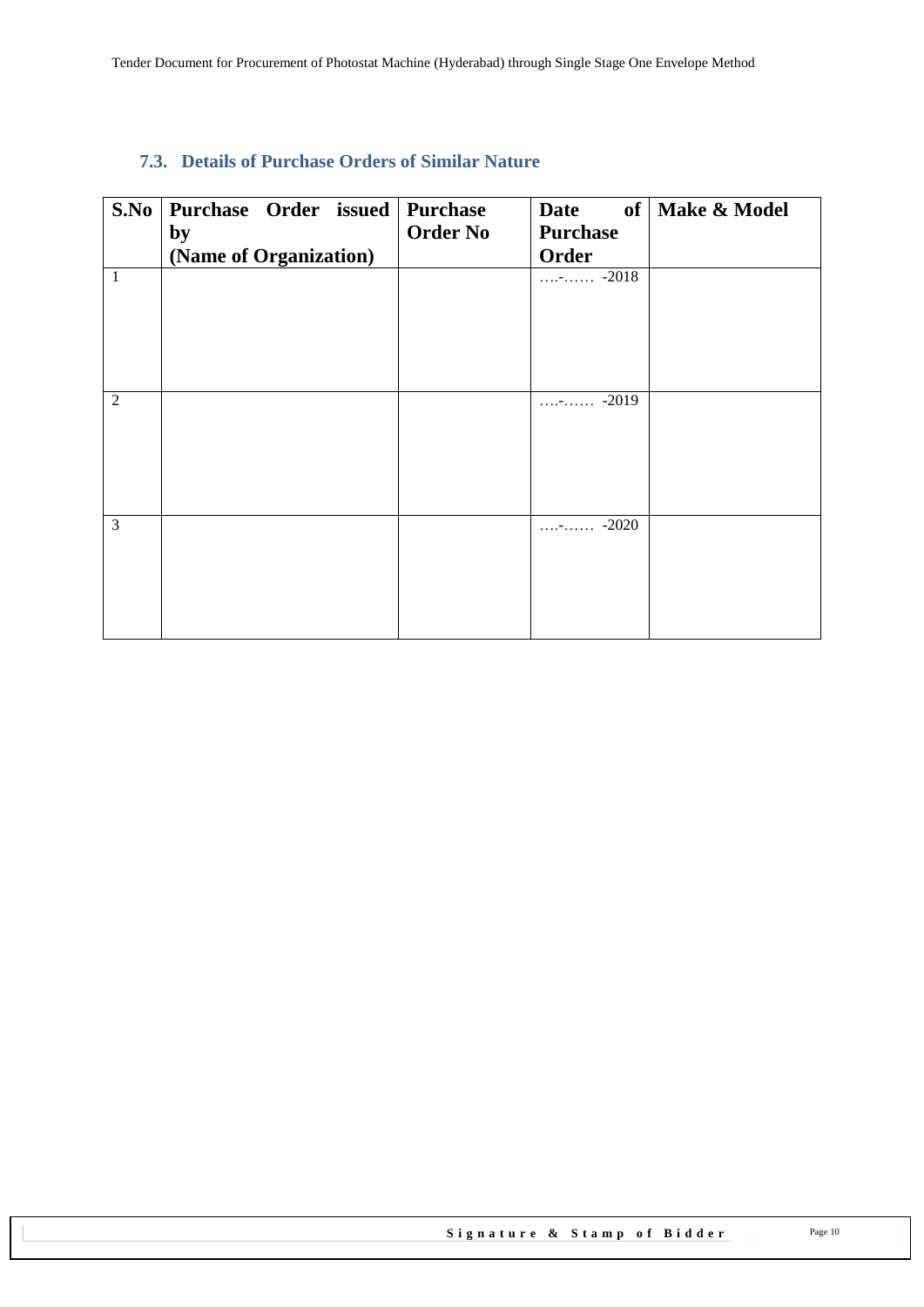<span id="page-10-0"></span>**7.3.1. COPY OF PURCHASE ORDER (2018)**

# **Please attach/ staple/ paste Purchase Order (2018) in this box**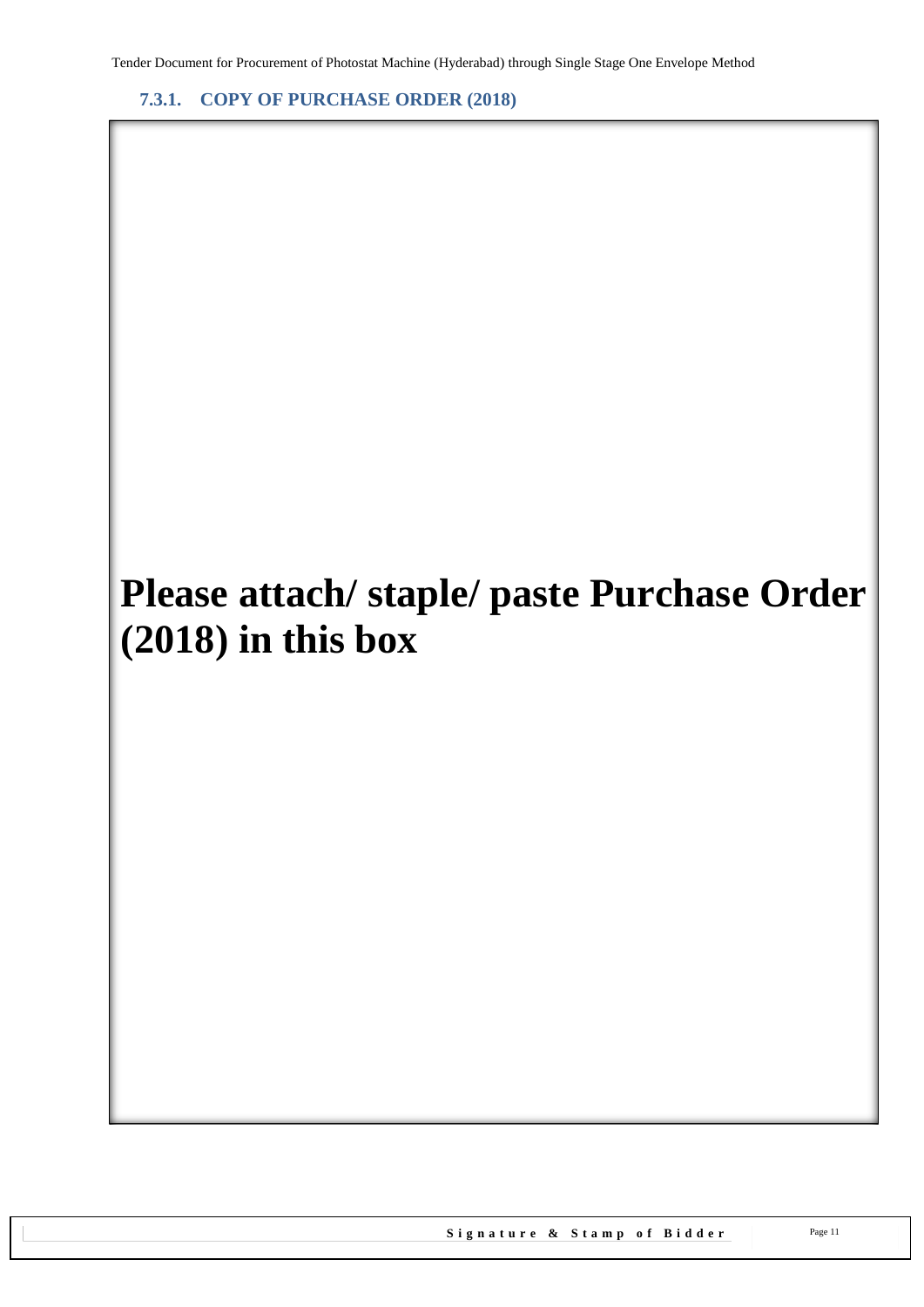<span id="page-11-0"></span>**7.3.2.COPY OF PURCHASE ORDER (2019)**

# **Please attach/ staple/ paste Purchase Order (2019) in this box**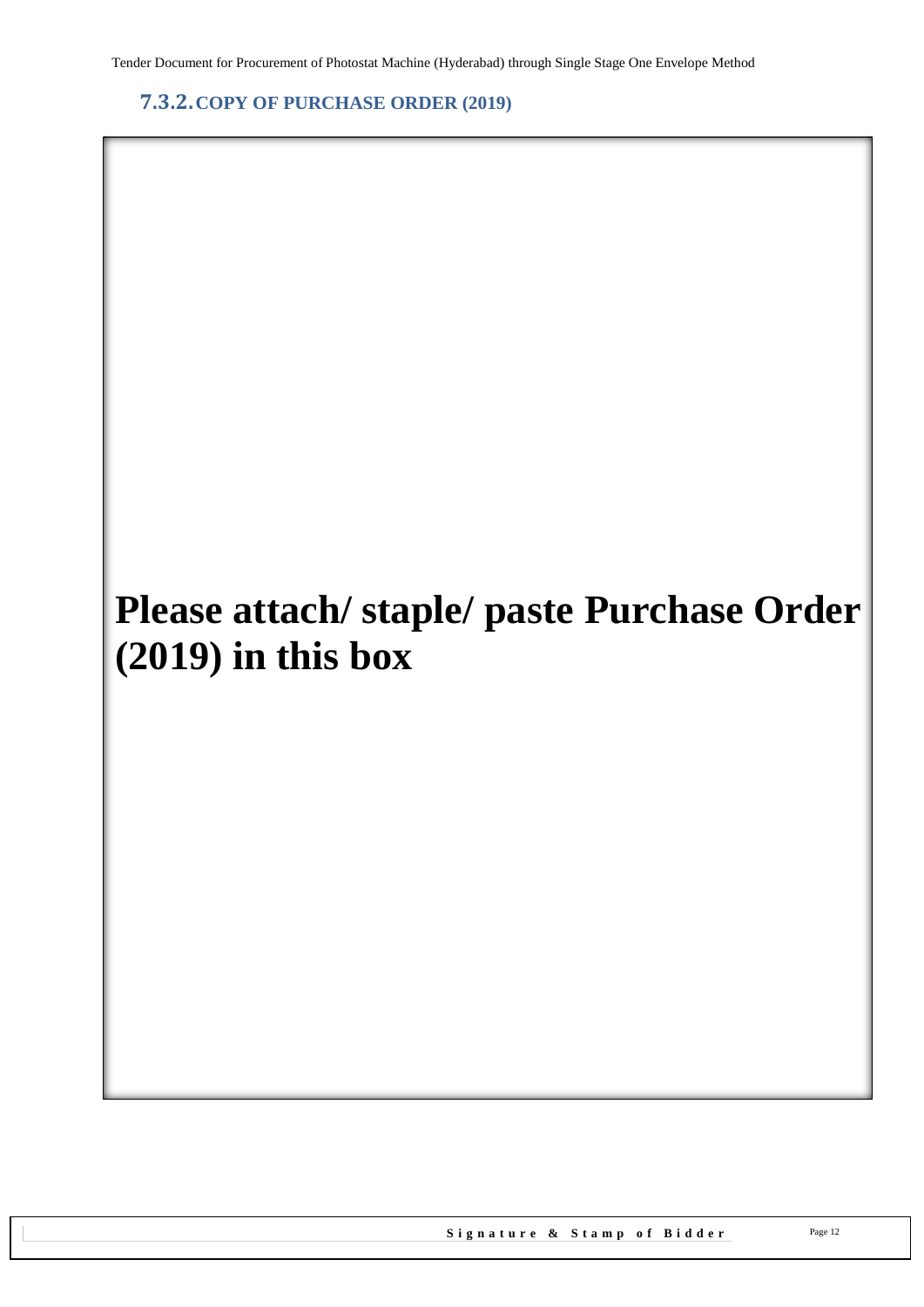<span id="page-12-0"></span>**7.3. COPY OF PURCHASE ORDER (2020)**

## **Please attach/ staple/ paste Purchase Order (2020) in this box**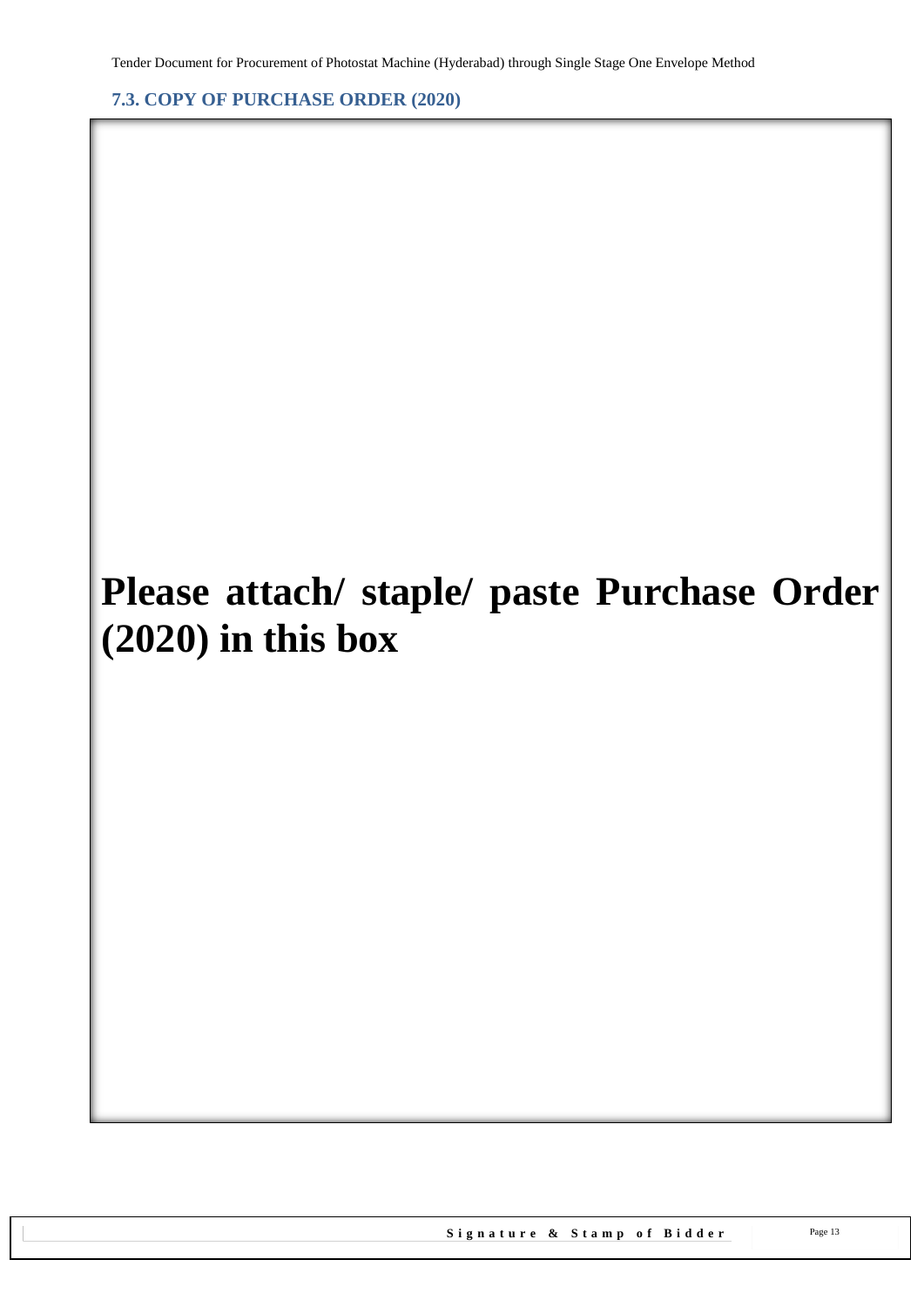#### <span id="page-13-0"></span>**7.4. Details of Financial Turnover/ Sales Revenue during the last three (03) years**

| S.No           | <b>Financial Year</b> | Turnover (Rs.) |
|----------------|-----------------------|----------------|
|                |                       |                |
| $\mathbf{1}$   | 2018                  |                |
|                |                       |                |
|                |                       |                |
|                |                       |                |
|                |                       |                |
| $\overline{2}$ | 2019                  |                |
|                |                       |                |
|                |                       |                |
|                |                       |                |
|                |                       |                |
|                | 2020                  |                |
|                |                       |                |
| 3              |                       |                |
|                |                       |                |
|                |                       |                |

\*Please furnish authenticated financial statements for verification of your financial turnover as mentioned above.

\*Please be informed that financial turn over means net sales revenue. Available credit balance in bank account cannot be considered as financial turn over/ sales revenue. Hence, you are required to provide supporting document (s) for verification of your financial turnover/ sales revenue.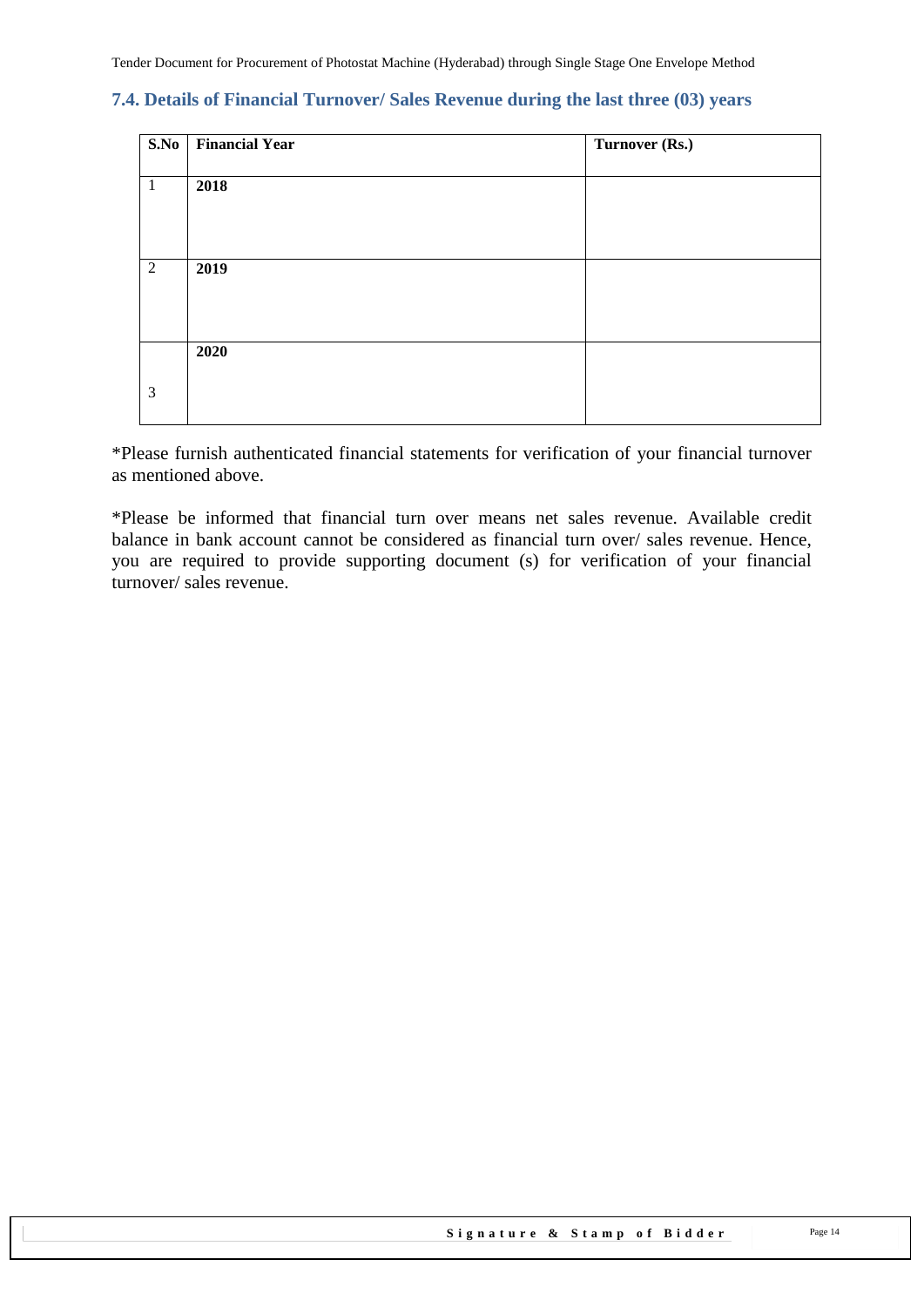## <span id="page-14-0"></span>**8. Specifications**

| <b>Brand:</b>                | Canon or imported/equivalent standard                      |
|------------------------------|------------------------------------------------------------|
| Copy per minute:             | Minimum 20 CPM (A4) or higher                              |
| Memory:                      | 128 MB or higher                                           |
| Warm up time:                | 45 seconds or less                                         |
| <b>Paper Size:</b>           | Should support Legal, A4 and A3 paper size in all forms/   |
|                              | formats                                                    |
| Accessories:                 | With installation, all accessories, trolley and consumable |
|                              | parts                                                      |
| <b>Economical &amp; Cost</b> | Economical & Cost Effective Machines are required.         |
| <b>Effective Machine:</b>    | Machines having one time low cost price but high           |
|                              | consumable prices for the rest of life will not be         |
|                              | considered.                                                |
| <b>Installation &amp;</b>    | Product will be installed at Circuit Court, Hyderabad as   |
| <b>Transportation</b>        | per standard SOP of installation.                          |
|                              | Complete Installation kit shall be provided by the bidder. |
| Warranty:                    | One year free service with parts                           |
| <b>Required Quantity</b>     | ONE(01)                                                    |
|                              | Quantity may be increased or decreased as per availability |
|                              | of budget and as per rules.                                |

|                                      | <b>Chairman, Procurement Committee</b> |
|--------------------------------------|----------------------------------------|
|                                      |                                        |
|                                      |                                        |
|                                      |                                        |
|                                      |                                        |
| <b>Member, Procurement Committee</b> | <b>Member, Procurement Committee</b>   |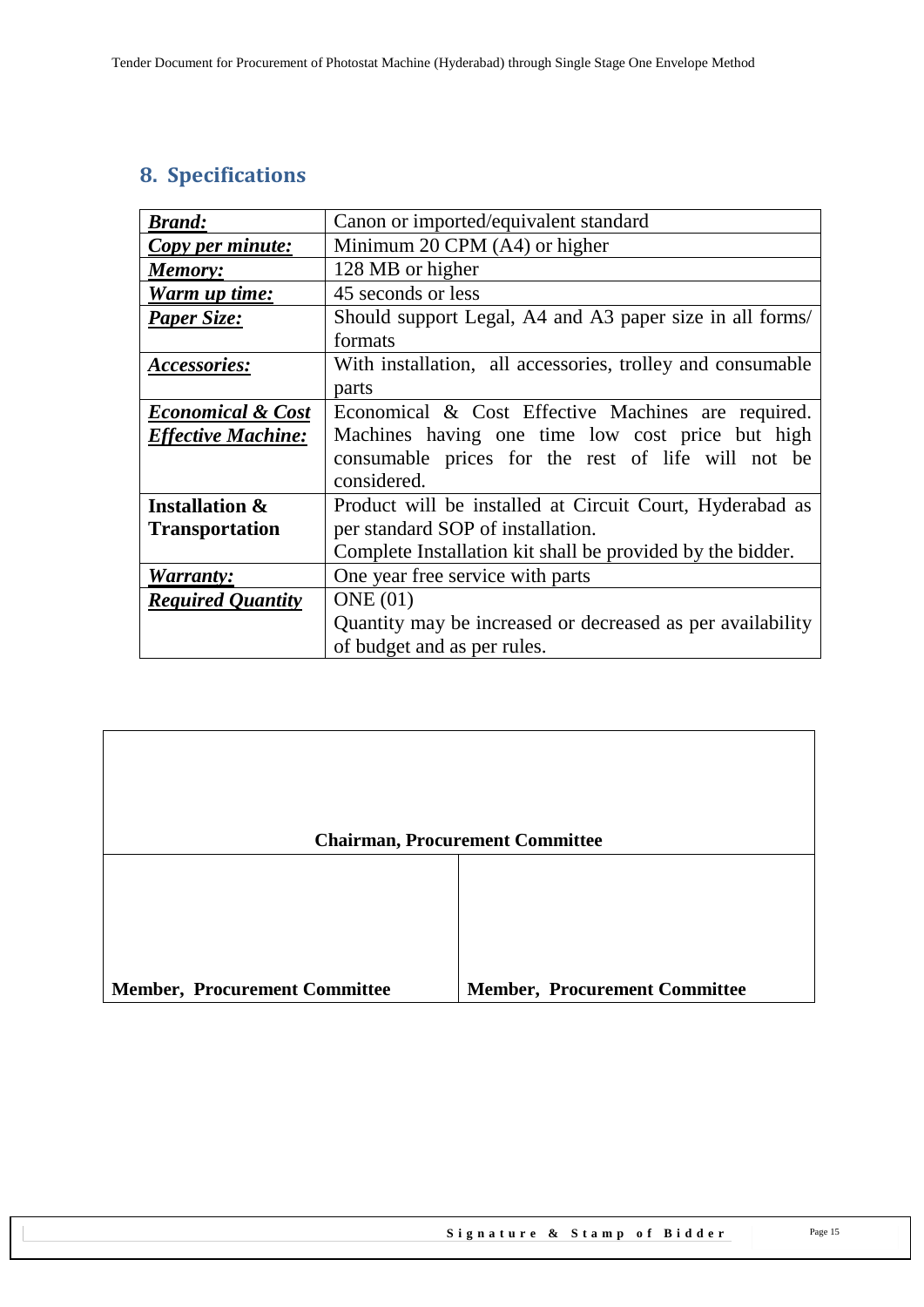|      |                        |             | <b>FINANCIAL PROPOSAL</b>                                                                        |                                                                                                                                    |
|------|------------------------|-------------|--------------------------------------------------------------------------------------------------|------------------------------------------------------------------------------------------------------------------------------------|
| S.No | Brand,<br><b>Model</b> | <b>Make</b> | <b>GST</b><br>including<br>installation/<br>transportation/ other<br>charges<br>Rs. (in figures) | & Unit Price without Unit Price without GST<br>including<br>installation/<br>transportation/<br>other<br>charges<br>Rs. (in words) |
|      |                        |             |                                                                                                  |                                                                                                                                    |

## <span id="page-15-0"></span>**9. Financial Proposal:-**

- a. Rates must be quoted in Pakistani Currency.
- b. All Government taxes shall be applicable as per rules.
- c. No request for change in make & model shall be considered during and after award of tender. Kindly do not quote model which you cannot deliver after award of tender.
- d. Taxes shall be deducted by the Office of A.G Sindh and its decision shall be final.
- e. No request for change in price shall be considered under any circumstances due to fluctuation in dollar prices or any other factor affecting the prices. Please quote price after considering all factors which may affect the price.
- f. Bidder should be active vendor I.D at the time of submission of bill.

| <b>Name</b>        |  |
|--------------------|--|
| <b>Designation</b> |  |
|                    |  |
| <b>Cell Number</b> |  |
|                    |  |
| Signature & stamp  |  |
|                    |  |

| <b>Chairman, Procurement Committee</b> |
|----------------------------------------|
|                                        |
|                                        |
| <b>Member, Procurement Committee</b>   |
|                                        |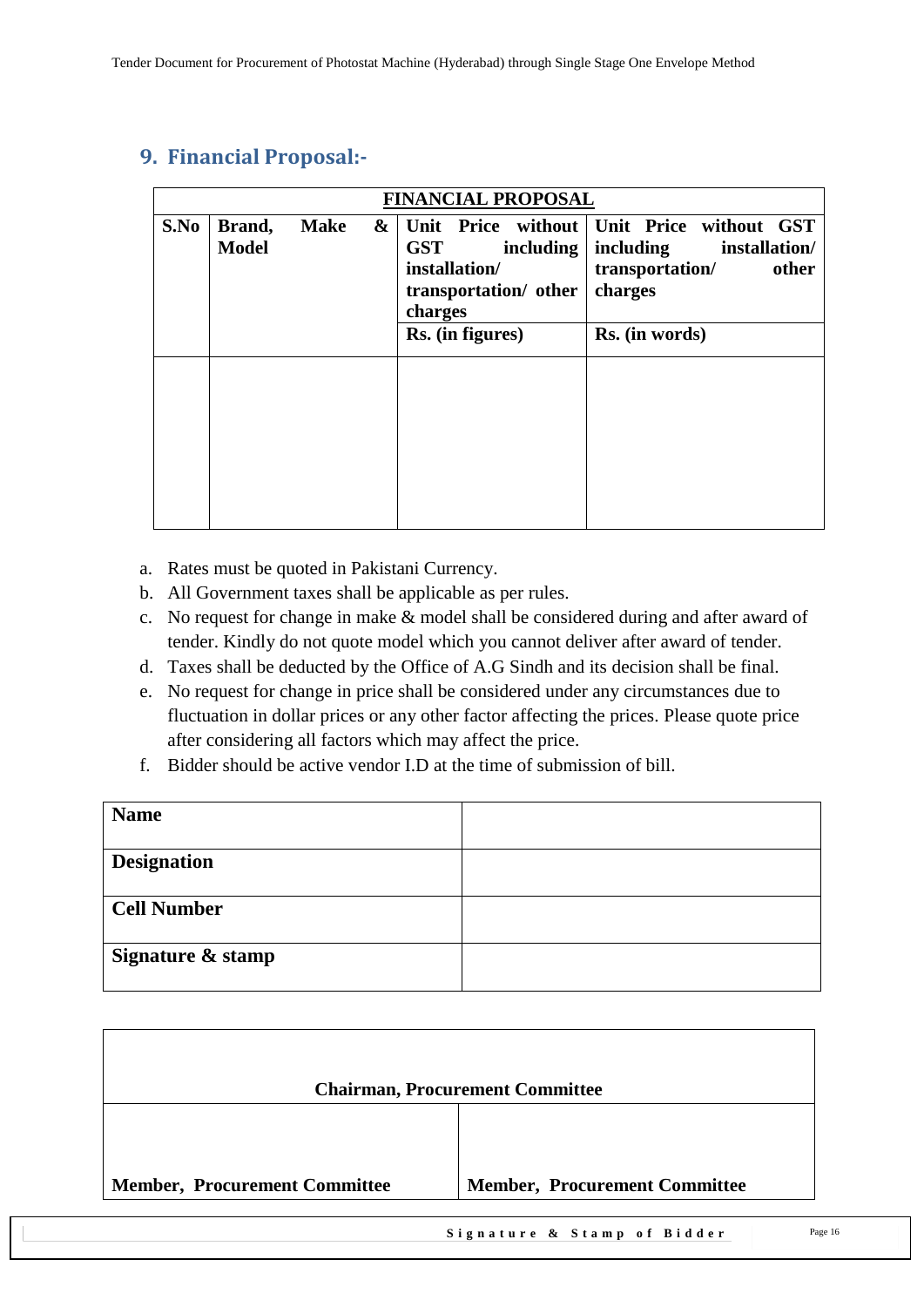#### <span id="page-16-0"></span>**9.1. Sample of Calculation of Bid Security (along with financial proposal)**

- 1. **Bid Security of 1% of total quoted amount** will be deposited along with Tender Document in shape of BID SECURITY FORM/ PAY ORDER/ BANK DRAFT as reflected in tender notice.
- 2. Bid Security should favour Registrar, High Court of Sindh, Karachi.
- 3. Original Bid Security and copy of the same is mandatory.

| S.No | <b>Name of Items</b>                 | Unit<br>without<br>Rs.<br>(in figures) | Price<br><b>GST</b> | Unit<br>without<br>Rs.<br>(in figures | <b>Price</b><br><b>GST</b> |
|------|--------------------------------------|----------------------------------------|---------------------|---------------------------------------|----------------------------|
|      | <b>Total Amount</b><br>(without GST) |                                        |                     |                                       |                            |
|      | 1% of Total Amount                   |                                        |                     |                                       |                            |
|      | <b>Pay Order Number</b>              |                                        |                     |                                       |                            |
|      | <b>Pay Order Issuance Date</b>       |                                        |                     |                                       |                            |
|      | <b>Name of Banker</b>                |                                        |                     |                                       |                            |
|      | <b>Amount of Pay Order</b>           |                                        |                     |                                       |                            |
|      | <b>Period of Validity</b>            |                                        |                     |                                       |                            |

**Please attach/ paste/ staple copy of Bid Security in this Box**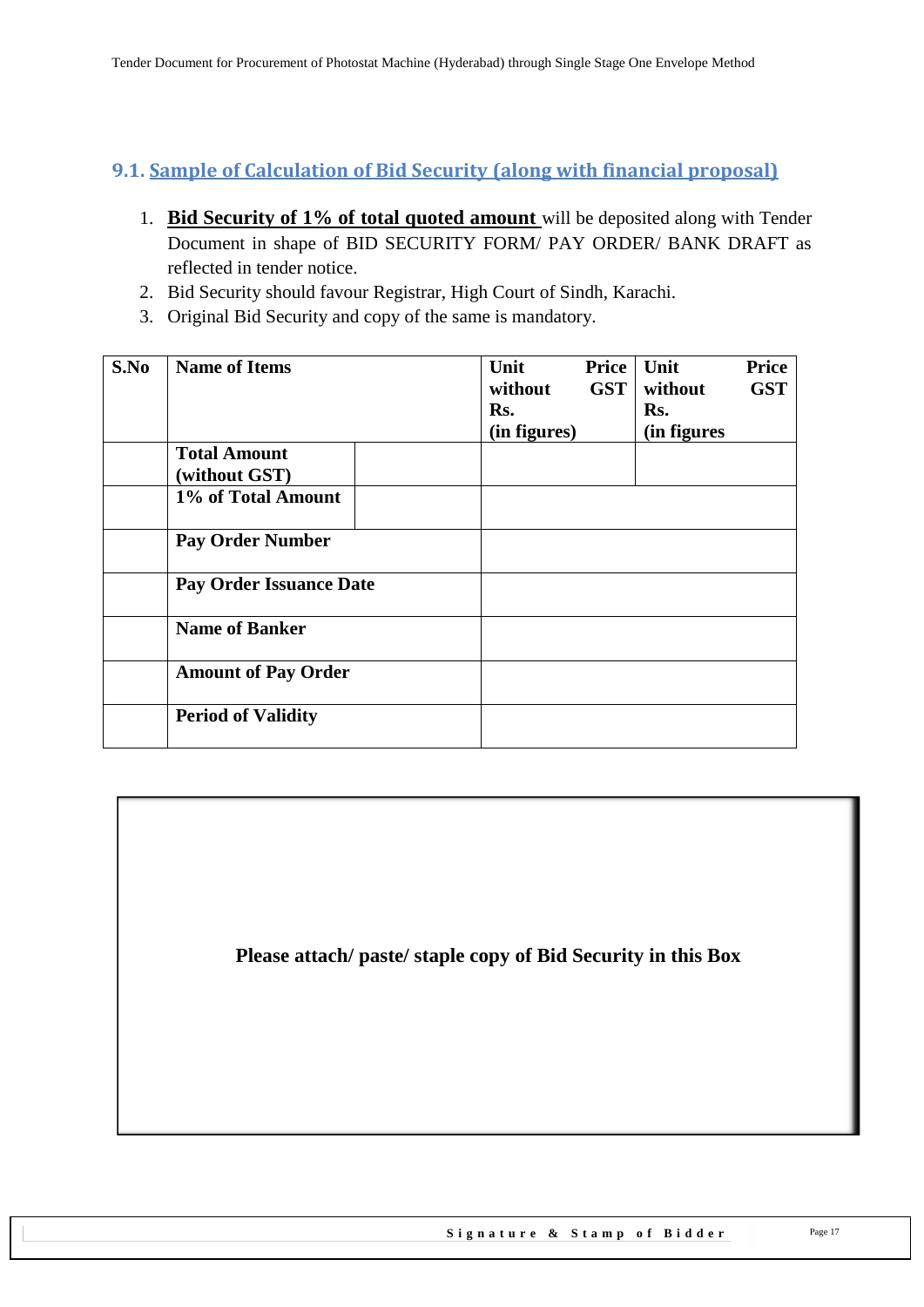#### <span id="page-17-0"></span>**10. Terms & Conditions:**

- 1. **Bidding Method**: *Single Stage-One Envelope method* will be adopted for bidding process as per SPPRA Rules.
- 2. **Qualification/ Eligibility:** Bidders are bound to submit soft and hard copies of all documents as mentioned in Eligibility Criteria Section, in order to establish their eligibility to participate in bid. In case of non-availability of either, soft or hard copy, bidder may be disqualified.
- 3. **Release of Bid Security**: The bid security of unsuccessful bidder will be released by SHC after award of work or after expiry of bid validity period as per rules.
- 4. **Late Bids**: Sindh High Court shall not consider any bid that arrives after the deadline for submission of bids, as reflected in NIT. Any bid received after the deadline for submission of bids shall be declared late, rejected, and returned unopened to the Bidder.
- 5. **Responsive Bids**: A substantially responsive Bid is one that conforms to all the terms, conditions, and specifications of the Bidding Documents without material deviation, reservation, or omission. Non-responsive Bids shall not be considered. Bidders are advised in their own interest to prepare their bids as per format, requirements, terms & conditions, mentioned in bid documents. Bidders are also advised to submit soft and hard copies of all required documents along with their bids.
- 6. **Award of Contract**: Sindh High Court may award the Contract to the **qualified Bidder** whose offer has been determined to be the lowest bid and is substantially responsive to the Bidding Documents, provided further that the Bidder is determined to be qualified to perform the Contract satisfactorily.
- 7. **Notification/ Purchase Order for Award of Contract**: Prior to the expiration of the period of bid validity, Sindh High Court will notify the successful Bidder, in writing, that its Bid has been accepted. Until a formal Contract is prepared and executed, the purchase order/ notification of award shall constitute a binding Contract.
- 8. **Performance Security**: The bid security of successful bidder will be released after submission of Performance Security equal to **5% of total cost of contract**.
- 9. **Release of Performance Security**: Performance Security shall be released after successful delivery of goods and issuance of satisfactory certificate from the concerned officer.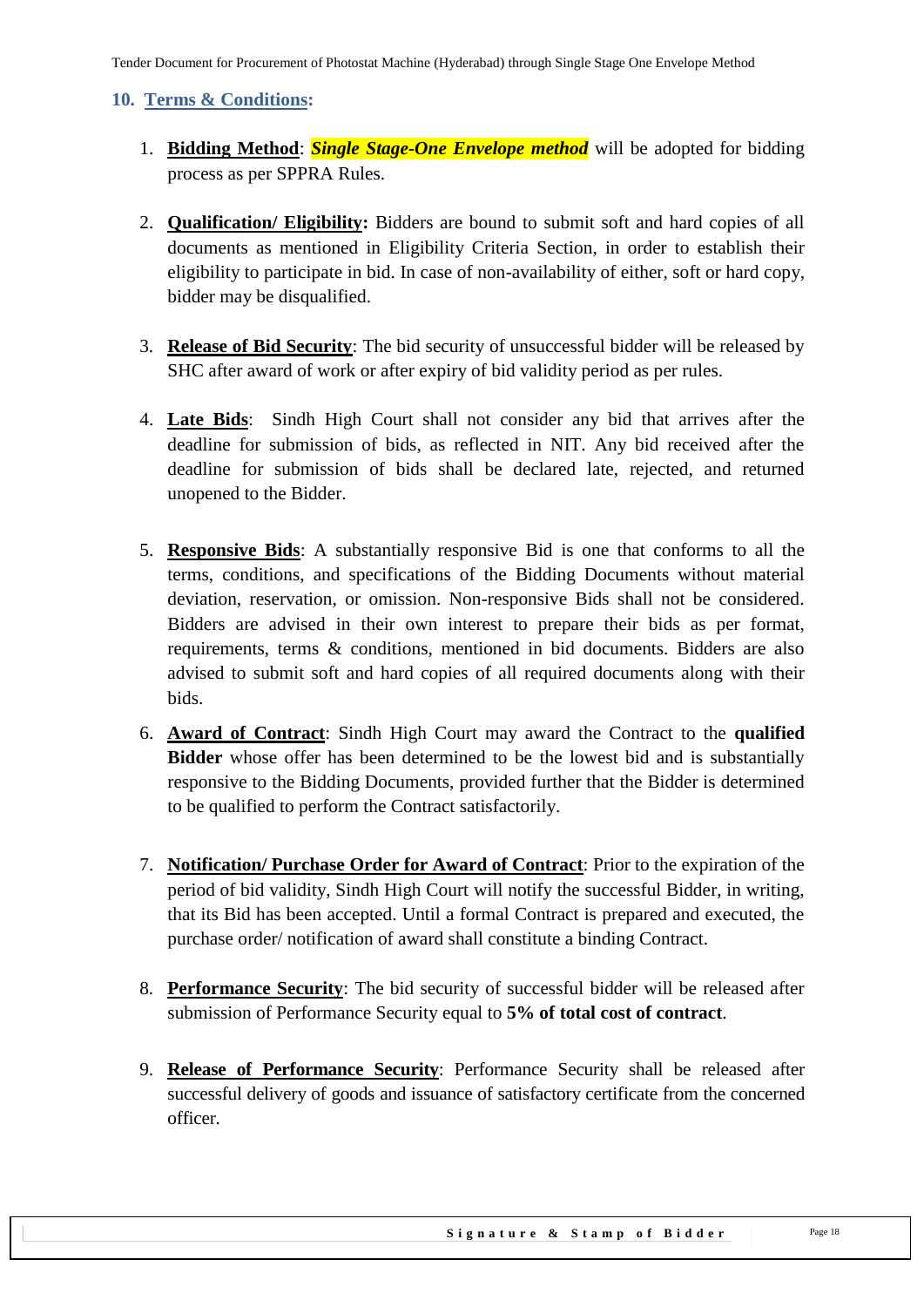- 10. **Validity Period:** The procurement contract will be awarded within bid **validity period i.e. 90 days** as per SPRRA Rules.
- 11. **Receiving/Acceptance of Purchase Order:** The vendor will sign the copy of the Purchase Order as acknowledgement. Copy of Purchase Order along with relevant documents must be submitted along with bill.
- 12. **Delivery Mechanism**: Successful bidder shall deliver the goods within **thirty (30) calendar days** of issuance of Purchase Order.
- 13. **Delayed Delivery:** 1% penalty of the total amount will be imposed per day for which the company/firm/agency failed to deliver within the delivery/execution period. No request for extension in delivery date shall be considered.
- 14. **Inspection:** Physical inspection will be carried out by the Building Supervisor of this Court. Ordered material is subject to final inspection at the time of delivery.
- 15. **Quantity Delivered:** Competent Authority reserves the right to increase/decrease the quantity as per requirement and availability of funds, as per rules.
- 16. **Payment Term:** Payment shall not be made in advance before making delivery. Payment shall be issued by the office of A.G Sindh and cheque will be handed over to bidder (s) or his authorized representative (s).
- 17. **Condition of Goods**: All items must meet in all respects with the sample/specifications  $\&$  conditions of the Order and must be in good condition  $\&$ conform to the best industrial quality standards; otherwise they will be liable to be rejected as per rules.
- 18. **Rejection of Goods:** We reserve the right to cancel any or all the items if material is not in accordance with our specification or if the delivery is delayed.
- 19. **Disclosure of Confidential Script/Material:** All rights reserve with the SHC and no information either in written/electronic media/copying form should be disseminated without the permission of the authority.
- 20. **Resolution of Differences:** In case of any difference or dispute arises between the parties, the same shall be dealt with as per rules.
- 21. **Rules, Regulations & Policies:** All rules, regulations and policies will be governed in accordance to the SPPRA.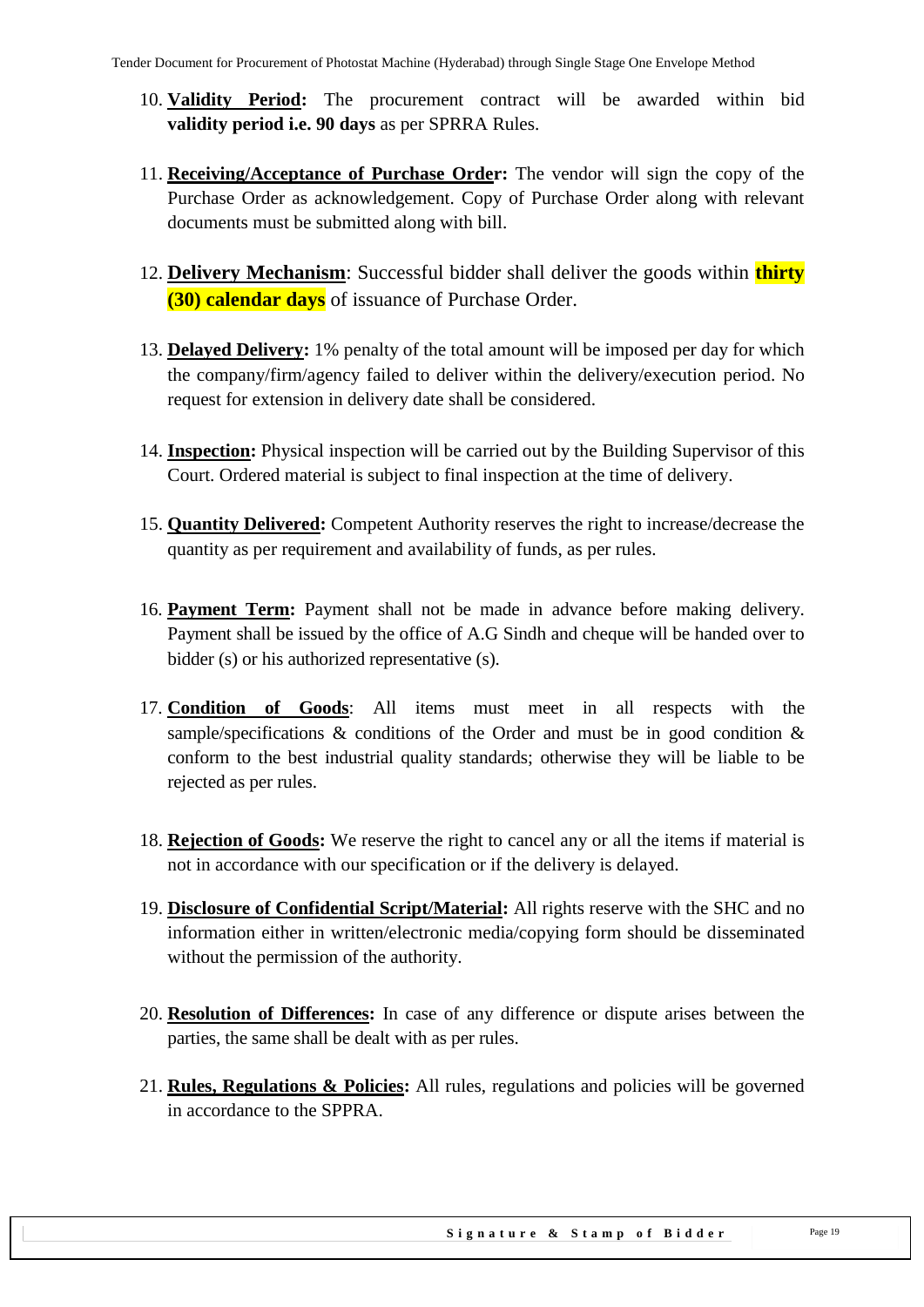- 22. **Mistakes in Calculation:** The contractor/ supplier will be liable for any mistakes in calculation of price/ rate and amount and shall be liable to suffer the loss arises at any stage of contract, due to mistakes in calculation or tax rates.
- 23. **Government tax(es), levi(es) and charges(s)**: All Government taxes (including Income tax and stamp duty), levies and charges will be charged as per rules. Bidder should keep them updated regarding taxation issues in consultation with the relevant tax regulatory authorities.
- 24. **Stamp Duty**: Stamp duty will be levied as per rules. All matters of stamp duty shall be dealt with by the budget branch and A.G Sindh.
- 25. **Alternative Bids**: Alternative bids shall not be considered and complete tender shall be rejected being non-responsive.
- 26. **Cost of Bidding**: Tender documents can be downloaded free of cost. However, the Bidder shall bear all costs associated with the preparation and submission of its bid, and Sindh High Court shall not be responsible or liable for those costs, regardless of the conduct or outcome of the bidding process.
- 27. **Rights of Sindh High Court**: Sindh High Court reserves the right to accept or reject any bid, and to annul the bidding process and reject all bids at any time prior to contract award, without thereby incurring any liability to Bidders.
- 28. **Interest on Late Payments**: No interest shall be paid on late payment if cheque is received late from the Office of A.G Sindh. However, every effort shall be made for timely payments to successful bidders.
- 29. **Insurance:** The goods supplied under that contract should be fully insured. All cost of insurance shall be paid by the successful bidder. If the goods are not insured then risk if any shall be suffered by the successful bidder.
- 30. **Warrants:** Supplier must warrants that goods supplied would be new, unused and as per best industrial standards. All terms and conditions of standard warranty shall be applicable.
- 31. **Termination of Contract**: SHC may terminate the contract, if the successful bidder fails to supply all or parts of goods within definite time or fails to perform any other obligations of contract or bidder has failed to submit performance security or bidder has involved in fraud/ corruption.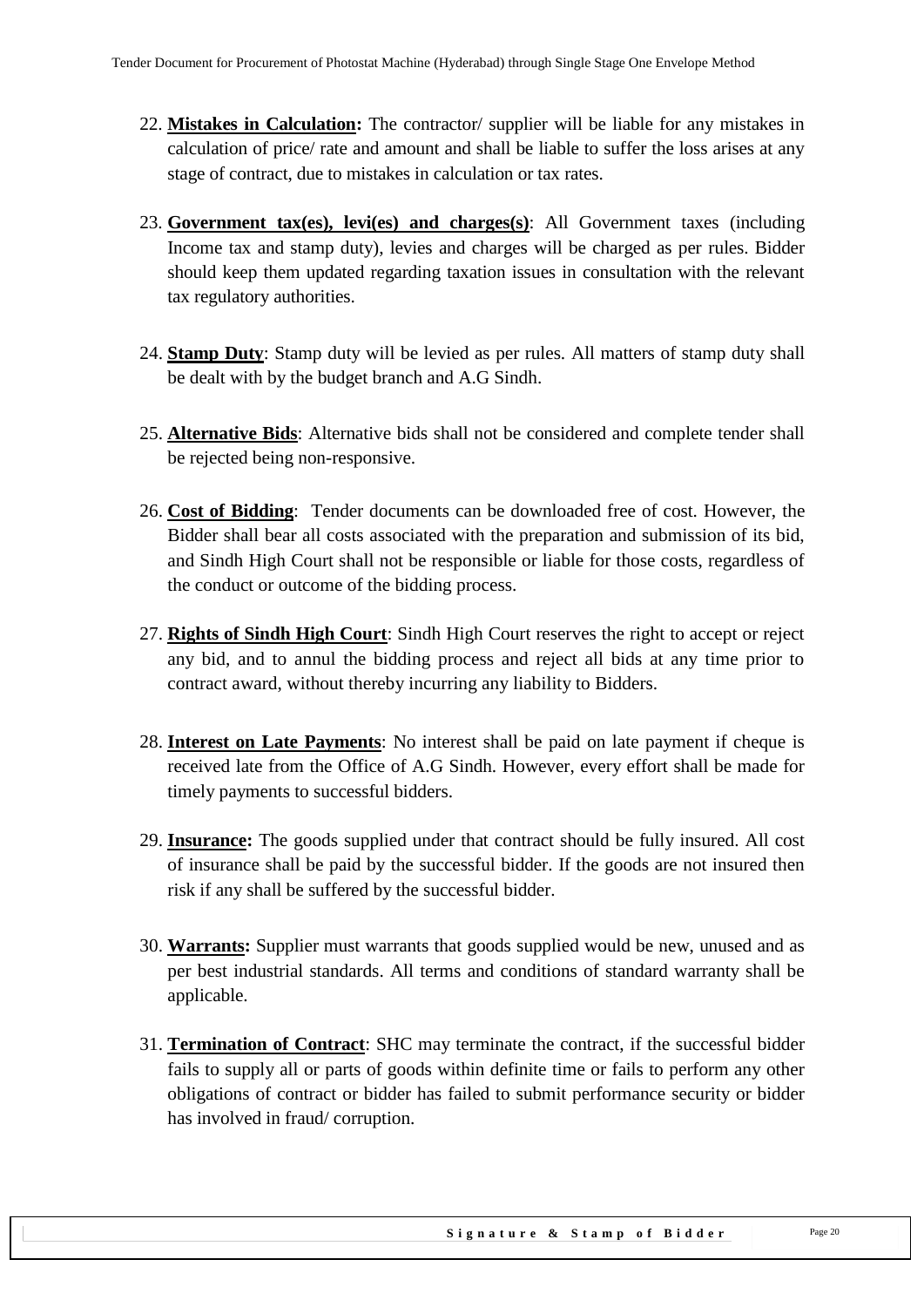32. **Manipulation of Tender Documents**: Any type of manipulation/ alteration/ changes in tender document by the bidder for favoring the bidder shall not be tolerated under any circumstances and bid shall be rejected being non-responsive.

It is hereby certified that the terms and conditions have been read, agreed upon and signed.

| Name:             |  |
|-------------------|--|
|                   |  |
|                   |  |
| Designation:      |  |
|                   |  |
|                   |  |
|                   |  |
| Signature & stamp |  |
|                   |  |
|                   |  |
|                   |  |
|                   |  |
| <b>Cell No</b>    |  |
|                   |  |
|                   |  |
|                   |  |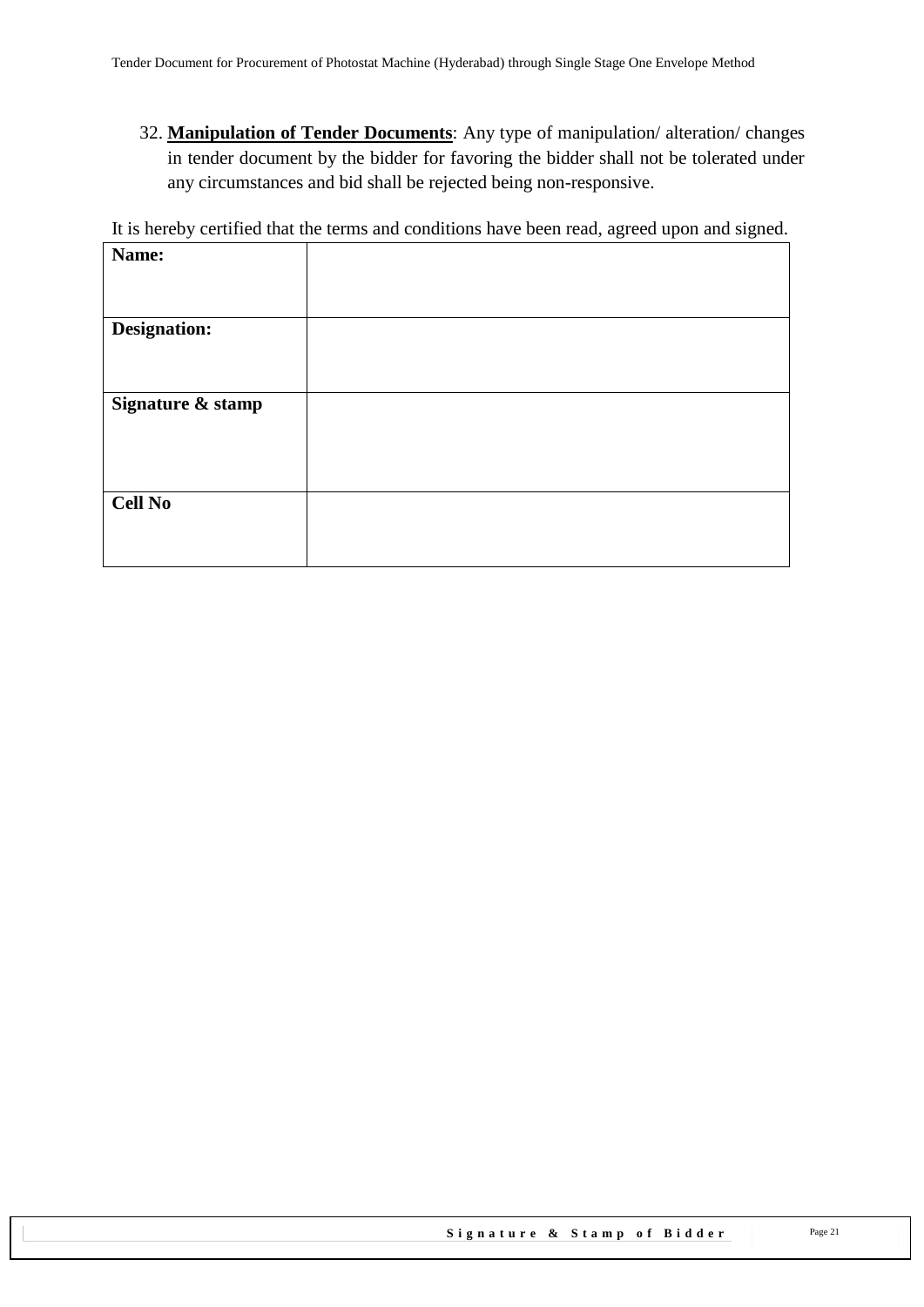#### <span id="page-21-0"></span>**11. Format of Undertaking (to be submitted on stamp paper):**

.

| We,                      | located<br>at                                                                                                                                                                                                                                                                                                                                                                      |
|--------------------------|------------------------------------------------------------------------------------------------------------------------------------------------------------------------------------------------------------------------------------------------------------------------------------------------------------------------------------------------------------------------------------|
|                          | _ do hereby undertake/ declare on Oath at under:-                                                                                                                                                                                                                                                                                                                                  |
|                          | 1. That we are not black listed from any government/ semi government/                                                                                                                                                                                                                                                                                                              |
| date of operation.       | autonomous/ private or any other national or international organization since the                                                                                                                                                                                                                                                                                                  |
|                          | 2. That we are not defaulter with any bank or financial institution.                                                                                                                                                                                                                                                                                                               |
| Sindh.                   | 3. That we have not provided any false/ misleading information to High Court of                                                                                                                                                                                                                                                                                                    |
|                          | 4. That our organization will not engage in corrupt, fraudulent, collusive, coercive                                                                                                                                                                                                                                                                                               |
|                          | or obstructive practices in competing for the tender in question.                                                                                                                                                                                                                                                                                                                  |
|                          | 5. It is undertaken to indemnify Sindh High Court for any loss or damage incurred                                                                                                                                                                                                                                                                                                  |
|                          |                                                                                                                                                                                                                                                                                                                                                                                    |
|                          | due to corrupt business practices of our organization (if any) and if the same is<br>proved then we will pay compensation to High Court of Sindh an amount<br>equivalent to ten times the sum of any commission, gratification, bribe, finder's<br>fee or kickback given by our organization (if any) for the purpose of obtaining<br>or inducing the procurement of any contract. |
| <b>Name of Deponent:</b> |                                                                                                                                                                                                                                                                                                                                                                                    |
| <b>Designation:</b>      |                                                                                                                                                                                                                                                                                                                                                                                    |
| Signature & stamp        |                                                                                                                                                                                                                                                                                                                                                                                    |